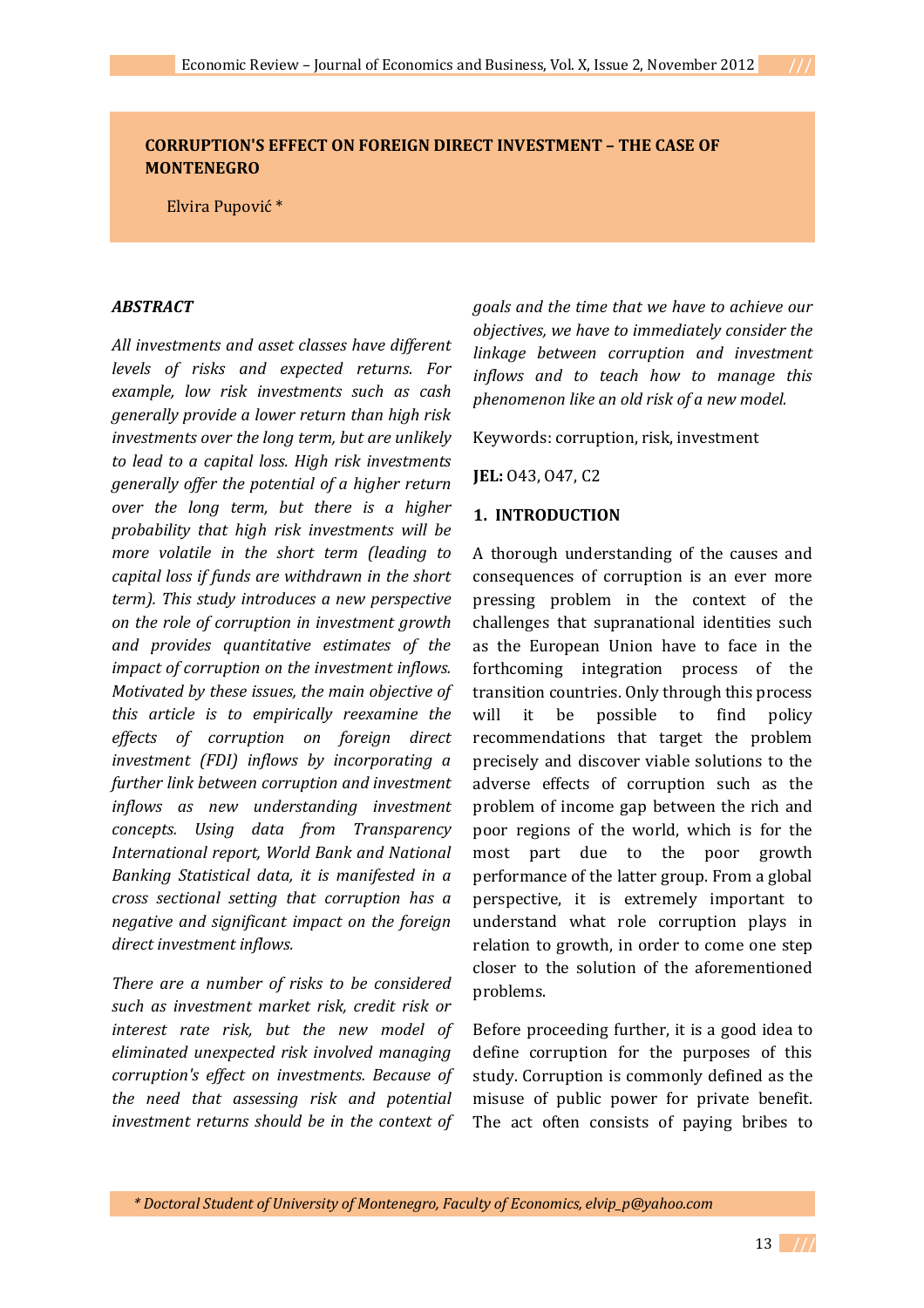public officials by private beneficiaries as compensation for the abuse. However, not all acts of corruption result in the payment of bribes. A powerful minister can locate a new investment project in his home town unsuitable for that particular activity or he could influence the sanctioning of big business loans to his relatives and friends and still not take any direct bribe. These are indirect cash and capital inflows.

The aim of this paper is to highlight the relationship between corruption and the inflows of foreign direct investment in detail for the case of Montenegro. However, to make motivation in this venture clear, it is necessary to say a few words on the relationship between corruption and growth, especially concerning the history of this topic. That corruption is one of the most ancient problems of mankind is well-known. However, how it affects economic growth has always been subject to debate. Under what can be termed as "greasing versus sanding the wheels debate", scholars have forwarded ideas in either direction. In the first wave of the literature, it was not uncommon to argue that bribes act as speed money and help avoid bureaucratic efficiencies.

Hence, corruption was claimed to have a beneficial face that made Pareto efficiency tenable. This is known as the greasing the wheel argument and was supported by Leff (1964) and Huntington (1968) among many others. Holding the line, on the other side of the argument was the Nobel laureate Gunnar Myrdal. For example, Myrdal (1968) argued that bribes were a source of inefficiency, and even the sheer possibility of collecting bribes was enough to induce the bureaucracy to create artificial bottlenecks. To put it differently, corruption provided the wrong incentives. As such, it would then be expected to sand the wheels. Papers that have been mentioned so far mainly included theoretical approach and did not offer much in the way of state of the art mathematical treatments of

this subject. In the 1980s corruption started taking its due share from a more formal treatment. One relevant example is Lui (1985), where in the context of a queuing model it was shown that corruption induced efficient outcomes in that the ones with the highest willingness to pay bribes were exactly the ones who had the highest opportunity costs of waiting. 1

Corruption was also seen as a classical example of a phenomenon that is observable, but not measurable, Dogan and Kazancigil (1994). This picture changed drastically with the seminal work of Mauro (1995) that provided us with the first empirical treatment of the relationship between corruption and growth by using a cross-sectional analysis.

The presence of corruption causes substantial economic costs on an economy. Corruption is a double edged sword; it reduces both the volume and efficiency of investment and thus economic growth. This note identifies a simple concept of the macroeconomic efficiency of investment, establishes its linkage with corruption and estimates the relationship between them.

As mentioned above, the first aim is to take a general look at this aforementioned relationship with using indicators of corruption. As expected, the regressions testify to a strong negative impact of corruption on FDI inflows. Having done this, the corruption variable was then decomposed and it was tested whether or not different perceptions of corruption have statistically different impact on the FDI Inflows. The answer to this question is also affirmative. The theoretical and empirical analysis suggests that the main fields through which the impact of corruption on FDI flows materializes are the crucial elements of business environment. In this case, granting of import/export permits, access to public utilities, annual tax payments and judicial decisions are the most appropriate. The efficiency of investment variables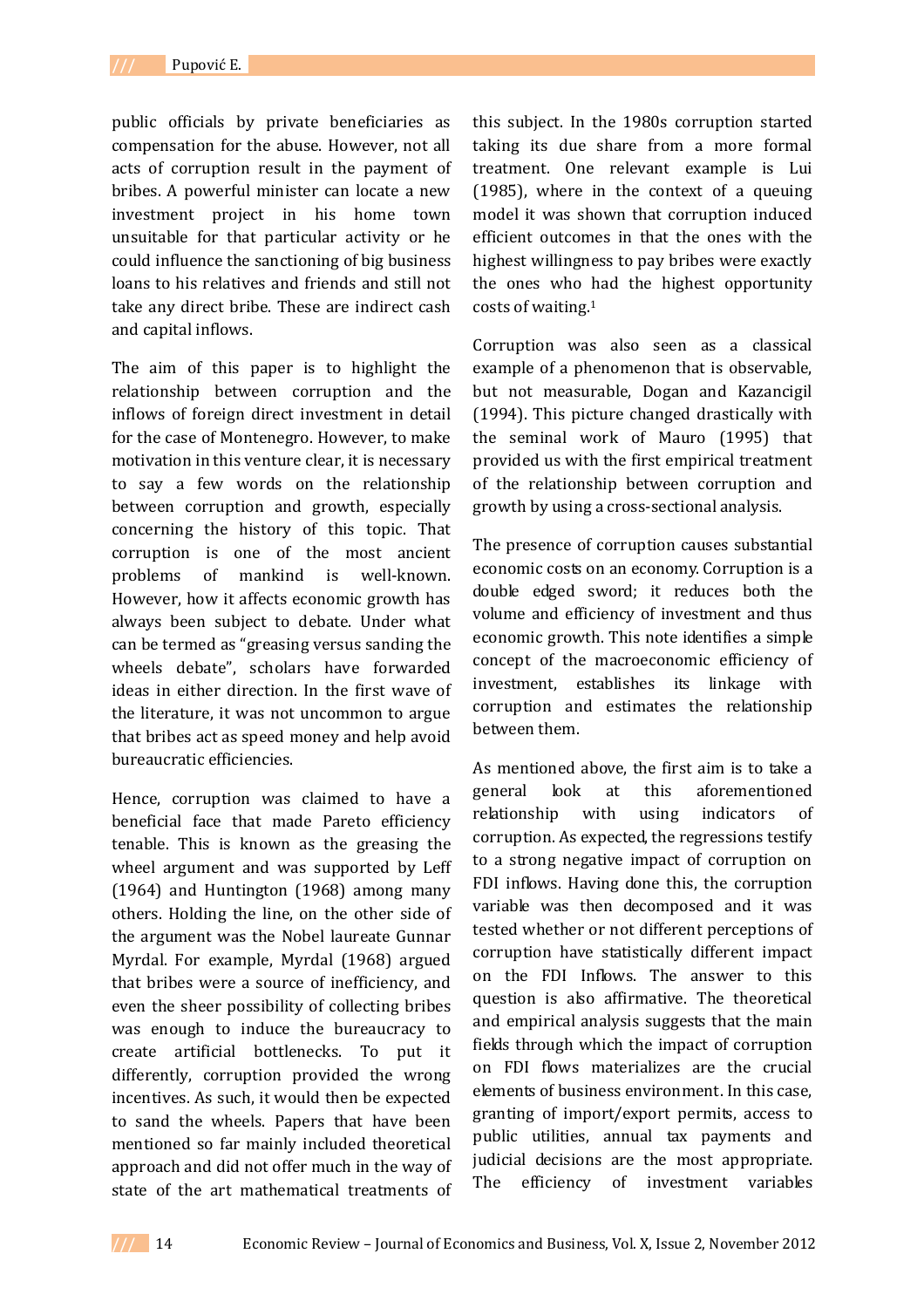computed by the authors and Transparency International's Corruption Perception Indices are used as data. The note concludes that substantial gains in terms of economic growth could be achieved if corruption is combating.

As for the organization of the paper, Section 2 reviews the literature, Section 3 introduces the data, hypotheses and results of Montenegro model for measuring corruption impacts to the inflows of foreign direct investment, Section 4 presents the findings and discussion, and Section 5 brings the conclusion.

#### **2. LITERATURE REVIEW**

# **2.1. Linkages between efficiency of investment and corruption**

In the recent past there have been a number of studies that have reported quantitative results on the effect of corruption on economic variables. These studies have used crosssection analysis of available corruption indices and relevant economic indicators.

Examining the relationship between FDI and the risk factor of the host country, Wheeler and Mody (1992) fail to find a significant relation. The justification of citing this study here is that the authors used a country risk variable that included corruption among others; moreover, this overall variable was highly correlated with corruption. Hines (1995) is a study based on US outward investment data, which leads to the conclusion that FDI is negatively related to the level of corruption. Hines, however, suggests that this is due to the U.S. Foreign Corrupt Practices Act of 1977.

Wei (2000) investigates whether or not FDI flows from US and other source countries are statistically different by using data on bilateral flows between 14 source countries and 45 host countries for the years 1990 and 1991. He concludes that corruption has a negative and significant impact on the levels of FDI, and

that this impact does not vary according to the source country.

Smarynzka and Wei (2000) argue that host country corruption induces foreign investors to favor joint ventures over wholly owned firms. Lambsdorff and Cornelius (2000) maintain a negative impact of corruption on FDI for a sample of African countries. Wei and Wu (2001) is another study investigating the relationship between corruption and capital flows. The main conclusion of this paper is that corruption impacts on the composition of capital inflows in a way that reduces FDI, and increases the countries' reliance on bank loans. This, in turn, makes the country in question more vulnerable towards financial/ currency crises.

Habib and Zurawicki (2001) examine the impact of corruption on both foreign direct investments and local investments. Accordingly, corruption has a stronger negative impact on FDI than on local investments. Lambsdorff (2002) asks the question of how corruption influences on the persistent capital flows. This study breaks down investment into two broad categories: domestic savings and net capital inflows. A significant negative impact of corruption on the latter variable is proven. Yet, no distinction is made between different forms of capital inflows. In order to identify potential channels of influence, this study also controls certain institutional variables such as the bureaucratic quality, civil liberty, government stability, and the law and order tradition of a country. A somewhat surprising result emerges in that the author finds all but the last variable to matter for attracting capital inflows.

On the flip side of the coin are a series of studies which remain inconclusive on the above mentioned link. Using cross-sectional data, Alesina and Weder (1999) fail to produce a significant parameter estimate for the corruption variable on FDI in spite of

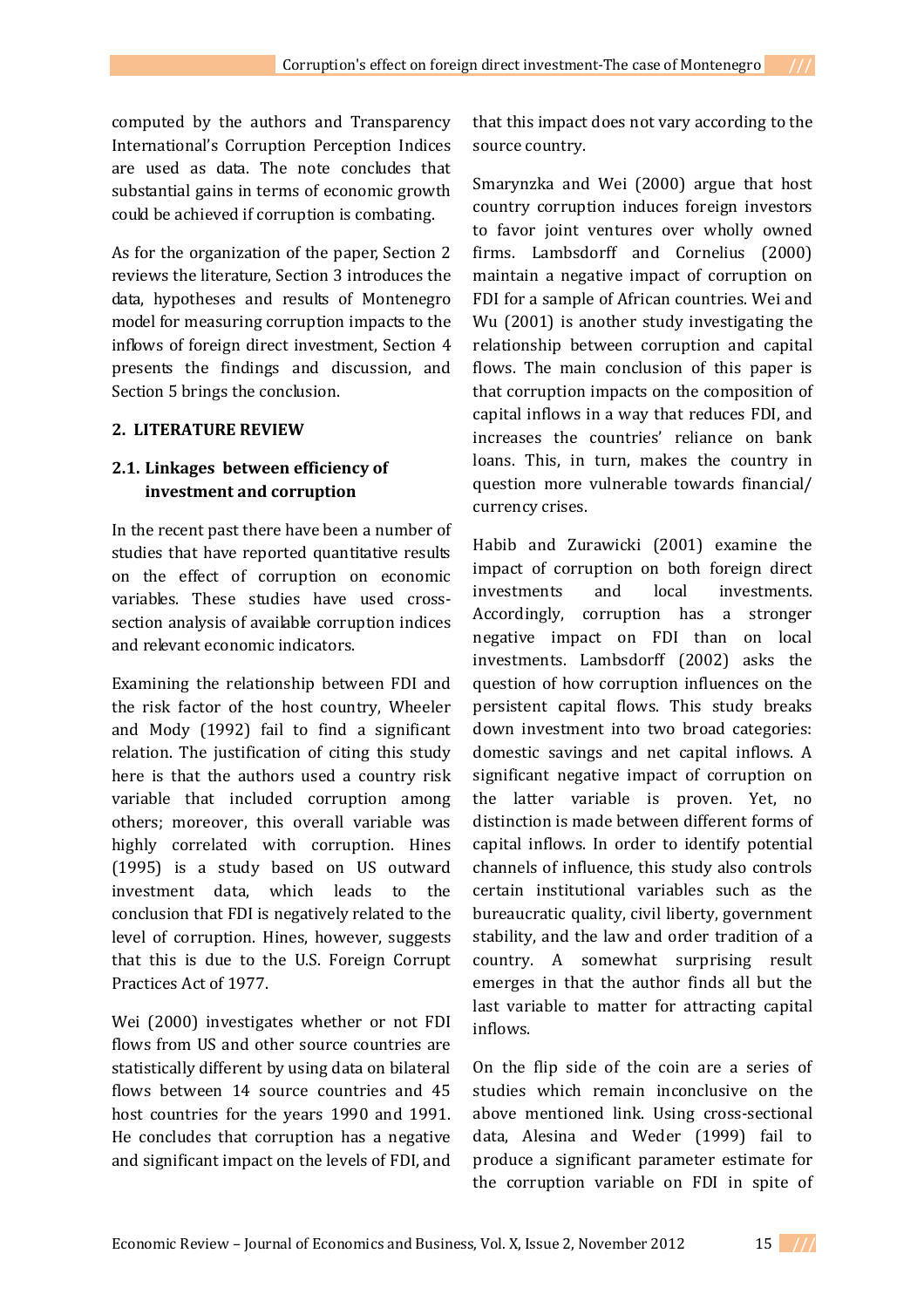trying a series of model specifications. Working on data for Sub-Saharan Africa, Okeahalam and Bah (1998) also produce inconclusive results. To wrap up, it is fair to say that the literature has produced mixed results regarding the impact of corruption on FDI.

For the purpose of this research, in addition to previous research on this subject, the results of a survey conducted recently were also taken into consideration and will be specified later. The pioneering effort in this area was the study by Mauro (1995) who found that corruption lowers investment and thereby economic growth. Later, the study by Tanzi and Davoodi (1997) further extended and elaborated this line of causality by showing that corruption increases public investment while reducing its productivity.

The relationship between corruption and investment has long been a contentious area of research. Two deep and broad presumptions can be made regarding the effect of corruption on the efficiency of investment (EII). First, corruption distorts the sectoral allocation of investible resources by diverting resources from potentially productive sectors to unproductive sectors and thereby decreasing the overall output-generating capacity of the investment. A good example of the phenomenon in recent times has been the acquisition of large volumes of loans by many entrepreneurs in South East Europe countries by colluding with bank officials. These resources, sometimes obtained by fraudulent means, were often invested in unproductive sectors or activities, which contributed to the increase in non-performing loans and the eventual contraction of gross domestic product (GDP) during the recent global economic crisis. A review of various forms of corruption, their causes and consequences can be found in Tanzi (1998) and Rose- Ackerman (1996). However, irrespective of the types or forms of corruption, it needs no argument that, as the act involves subjective misuse of power, it is

both bad and illegal. In addition, the act distorts the purpose for which the discretionary power was given to the person who abuses it. These distortions inflict considerable costs on the economy.

Rose-Ackerman (1996) also notes that for business people in Eastern Europe payoffs are often necessary to obtain credit. Thus investments are made not on the basis of their rates of return but on the capacity of the entrepreneur to pay bribes.

The concept of FDI is a measure of foreign ownership of productive assets, such as factories, mines and land. Increasing foreign investment can be used as one measure of growing economic globalization. Representing the net inflows of foreign direct investment as a percentage of gross domestic product (GDP) makes the model for evaluation of the impact of corruption on FDI efficient. The largest flows of foreign investment occur between the industrialized countries (North America, North West Europe and Japan). But flows to non-industrialized countries are increasing.

Bribes, which are often the major part in any act of corruption, increase the cost of production which ultimately gets reflected in a higher output price increase, reduction in demand and the eventual reduction in the incremental output capital ratio for the activity. Rose-Ackerman (l996) notes that a corrupt firm may bribe officials to win a contract and once selected it may pay again for the opportunity to charge an inflated price or to skimp on quality. Also, when firms and entrepreneurs are selected to undertake investment projects on the basis of their ability to establish crony contacts and pay bribes, there is no guarantee that the most efficient firm will be chosen. In fact, the efficient but unscrupulous entrepreneurs will almost always be rejected. Inefficiency and unfairness as the costs of corruption have been ably discussed by Rose-Ackerman (1996). Ultimately, the inefficiency will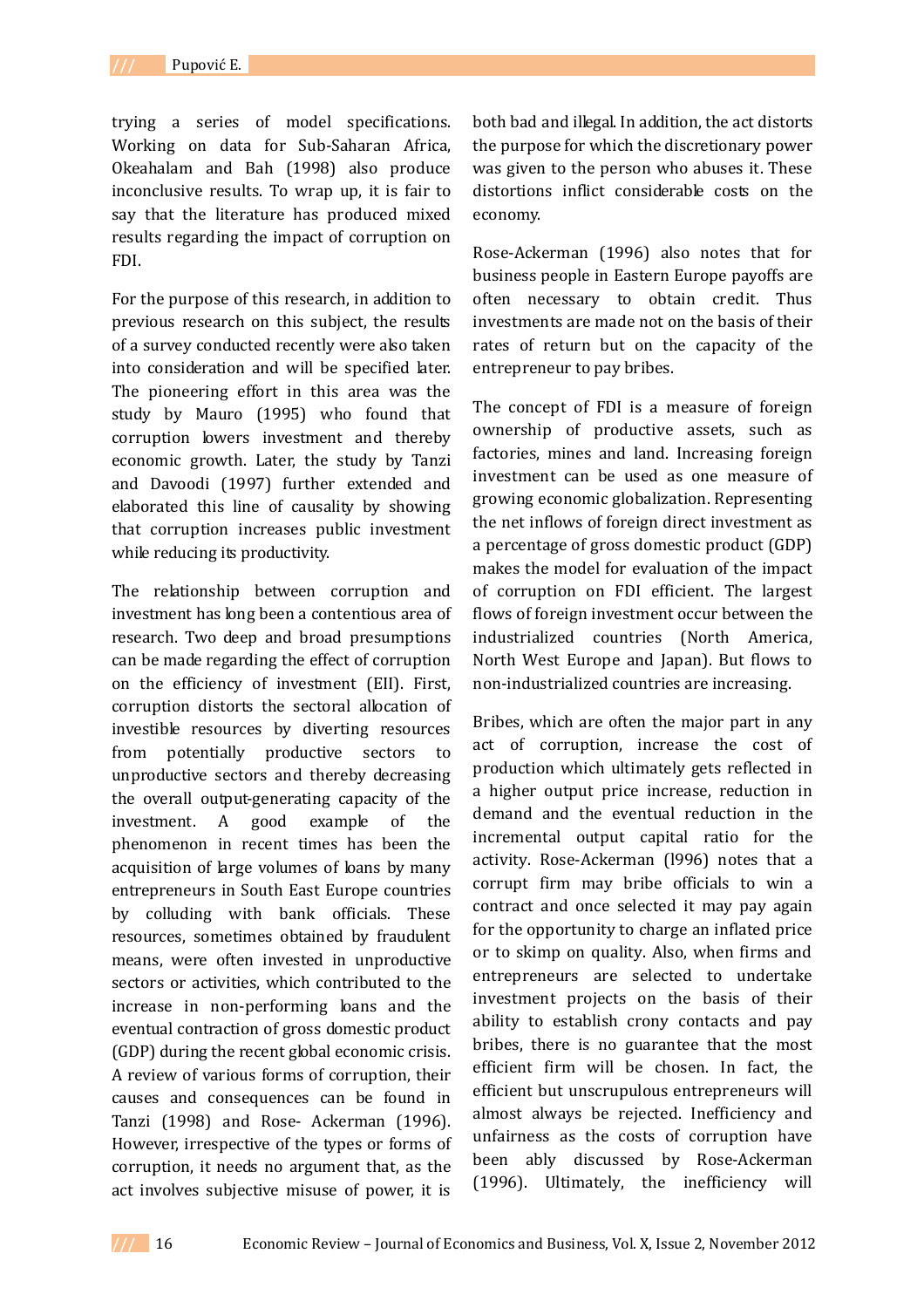manifest itself as an output price increase and lead to a reduction of the incremental output capital ratio of the activity or sector. The above discussion lead us to formulate the following hypothesis: an increase in corruption will lower the efficiency of investment.

It means that when CPI increases or the level of corruption decreases there is a significant (with a probability of more than 95 per cent) increase in the efficiency of investment.

Efficiency of investment (EII) during any period under investigation is defined as the ratio of the annual average growth of real GDP to the annual average growth of real investment. The variable EII for a particular country represents the efficiency (productivity) of total investment during a period in generating value added and depends on how total investible resources are allocated between various sectors of the economy and the sectoral incremental output capital ratios. The latter can be taken as a measure of sectoral rates of return in a macro sense; higher values signifying higher returns and thus higher productivity of investment.

# **2.2. Corruption effects on FDI**

The first data about corruption was created by Business International (BI) (1984), a subsidiary of The Economist Intelligence Unit. The data set measures "the degree to which business transactions involve corrupt payments" on a scale of 1 to 10 for the period 1980 to 1983 and covers nearly 7o countries. Before this, corruption indices could have been derived from the Institutional Quality indices but these were not widely available.

World Economic Forum in Switzerland produced Global Competitiveness Report, a business publication which consists of a survey of top and project managers in the most dynamic firms of a large number of countries. Political Risk Services Group (PRSG) also started reporting corruption data

and the measure of corruption for the countries.

Following theoretical arguments pointing to the damage corruption inflicts on the economy, several studies looked at the impact of corruption on the inflows of foreign direct investment. Many authors corroborated the assumption that corruption is a detriment to FDI and hence a liability to the host economy.

Based upon general economic studies showing the adverse impact of corruption on economic growth, inflation and investment, it follows that the logic would generally apply to foreign investors as well.

The first studies attempted then to isolate and estimate the overall impact of corruption on FDI. As it was expected, the format applied to such analysis was based upon the gravity models in which corruption as an independent variable was used along with the control variables such as: the GDP of the host country and its growth rate, the GDP per capita, tax and exchange rates, labor market conditions (wages, unemployment), the degree of internationalization of the recipient economy, distance from the global markets, and political risk. Some variations also included other factors such as: availability of natural resources, historical ties (metropolis-former colony), technological development and others. It is very important to emphasize that the scope of the initial studies was constrained due to the data limitations. First databases pertaining to corruption covered no more than 40 countries. The data did not permit any longitudinal analysis. Because the number of observations available was limited, the number of variables to be included in econometric models also had to be small as not to violate the statistical rules. The first results from this research did not confirm the expected relationship between variables of model. This was caused by the study which was taken for US firms and developed by Wheeler and Mody (1992). The results show

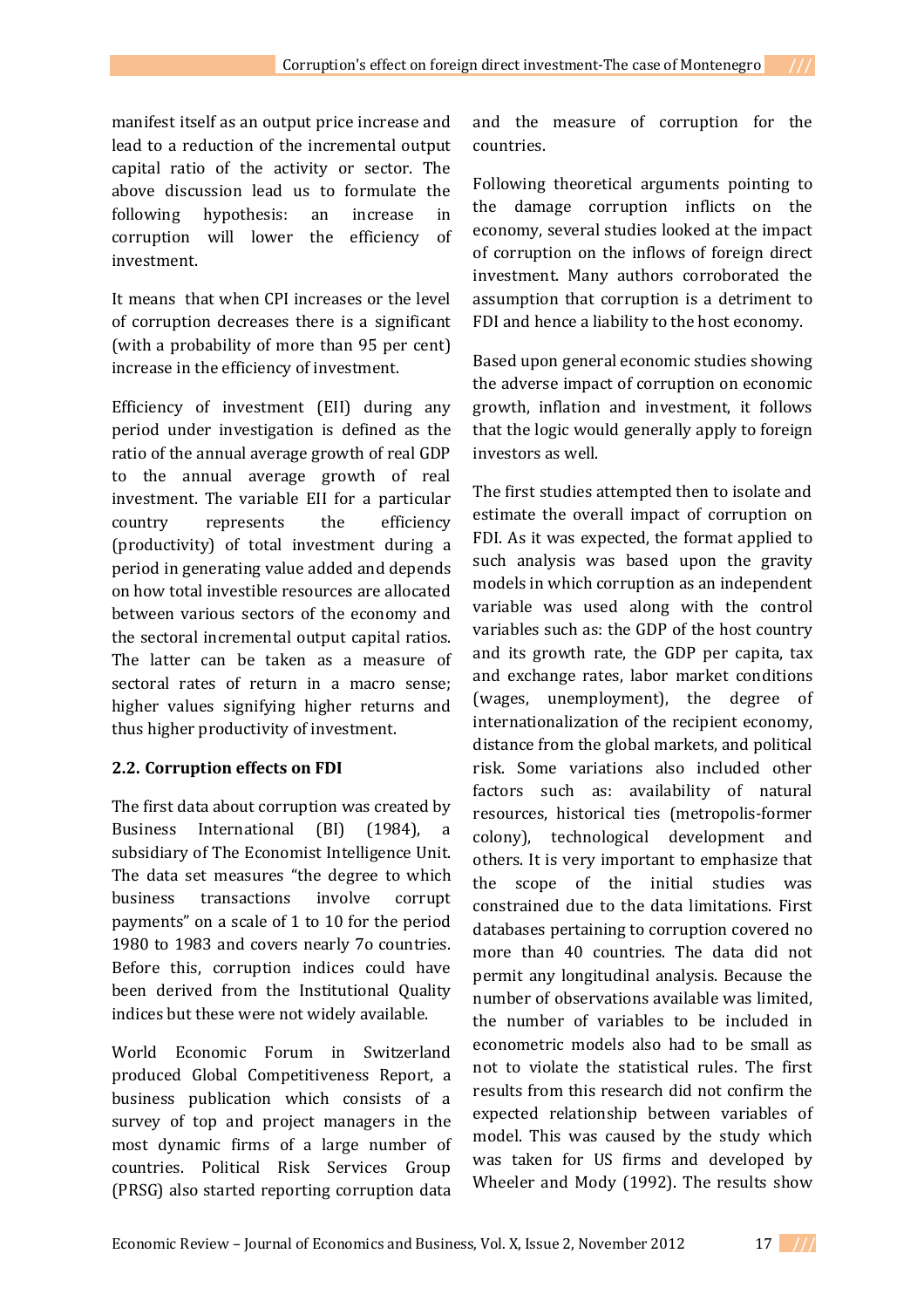there is no significant negative relationship between the size of foreign direct investment and the risk factor of the host country, a composite measure which beyond twelve other indicators also includes corruption. A later study showed an overall insignificant effect of corruption on incoming FDI. However, at the same time, this work pointed to a negative impact of corruption on the FDI originating from the USA after 1977. This result was attributed to the effectiveness of the US Foreign Corrupt Practice Act (FCPA)2. Thus, it was not the corruption per se which acted as a detriment to the US outgoing FDI, but rather a perspective of being (severely) punished if caught by home country authorities. This distinction is still important today as it hints to why corruption is a deterrent. In addition, American investors tend to be no more averse to corruption in host countries than (on the average) investors from OECD countries with a possible exception of Japan.

Empirical studies suggest that corruption is, indeed, associated with a misallocation and misappropriation of public expenditures which are often inflated as a result.<sup>3</sup> Gupta et al. (2000) find that corruption has the effect of reducing the provision of education and health care, and of increasing infant mortality. Mauro (1997) presents evidence that corruption distorts public expenditures away from growth-promoting areas (like education and health) towards other types of projects (e.g., infrastructure investment) that are less productivity-enhancing. In a similar vein, Tanzi and Davoodi (1997) find that corruption leads to a diversion of public funds to where bribes are easiest to collect, implying a bias in the composition of public spending towards low-productivity projects (e.g., large-scale construction) at the expense of valueenhancing investments (e.g., maintenance of the existing infrastructure). The same authors conclude that, as a result of corruption, the amount of public investment tends to rise,

while the quality of this investment tends to fall, where the latter is measured for example by the number of paved roads in bad condition and power supply faults.

Empirical results based on investigation from foreign firms of Asia and Latin America show the relationship between indicators of governance and foreign direct investment. Using a sample of countries from Asia and Latin America, what was demonstrated was the link between corruption and foreign direct investment and its negative correlation. Following theoretical and empirical arguments pointing to the damage which corruption inflicts on the economy, several empirical researches looked at the impact of corruption on the inflows of foreign direct investment by controlling variables positively correlated with FDI (the rule of law, control of corruption, regulatory quality, government effectiveness, and political stability). The analysis indicates that US firms are less likely to invest in countries where bribery, as measured by the Corruption Perception Index (CPI), is widespread. Many authors examined US Foreign Direct Investment (FDI) outflows with respect to the level of corruption (in the form of bribery) in 42 recipient countries over a five-year period. As might be expected, the size of the foreign market is found to be a more robust factor determining US outward investment, with larger economies attracting more investment. The level of bribery, while significant by itself, loses its importance when included with other economies and cultural variables. The findings are discussed in the context of the Foreign Direct Practices Act (FCPA), which makes it illegal for US firms to bribe foreign officials to obtain business advantages.

It is important to emphasize that valuable inputs into understanding the impact of corruption were gradually produced not only by academics but also through the studies sponsored by business consulting companies. One of them - Control Risks - sponsored a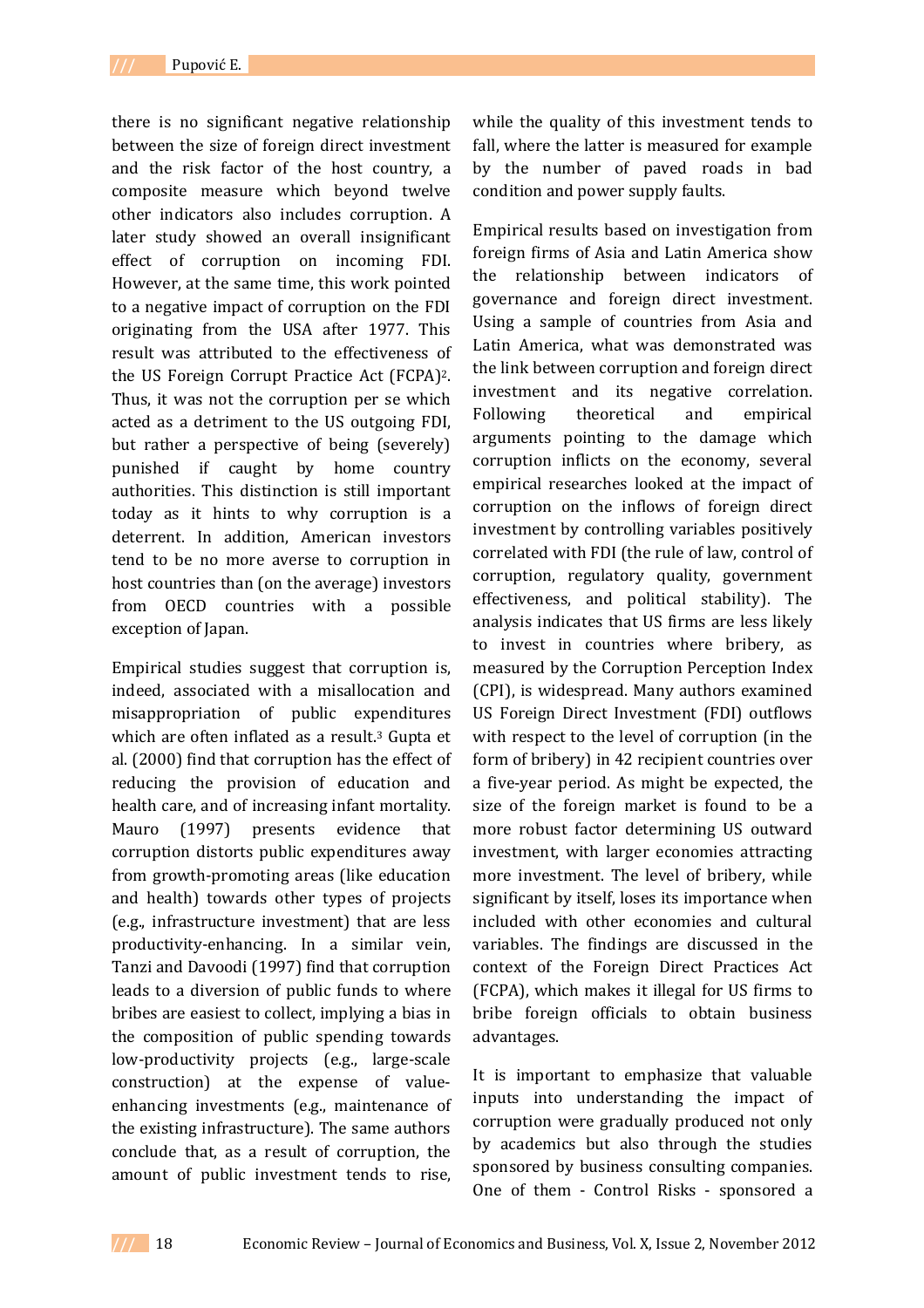survey which specifically asked a very pointed and differently phrased question: did you hold back from an otherwise attractive foreign investment on account of a country's reputation for corruption? After this research many opinions were nearer the truth. A positive answer was provided by roughly the same percentage of the European and US companies and averaged 39 %.<sup>4</sup>

By the late 1990s, additional analyses helped to detail the overall understanding of the impact of corruption on the FDI, while some other studies focused on more specific aspects. From the perspective of composition effects of public expenditures, Deverajan et al (1996) have shown that public capital expenditure has a negative effect on growth for developing countries and the effect gets dramatically reversed if the sample is for developed countries. They explain their result by suggesting that "expenditures which are normally considered productive could become unproductive if there is an excessive amount of them" and conclude by saying that "developing country governments have been misallocating their resources" by excessive capital spending. This result has been recently supported by Ghosh and Gregoriou (2007) in an optimal fiscal policy framework, again for developing countries. Interestingly as a suggestion for future work they posit a role for corruption in assuming away possible positive returns from public investment in developing countries. As for the first issue, the new studies attempted to estimate the evil of corruption with respect to FDI. In that respect, the quantitative models demonstrated to what extent corruption is a detriment to FDI relative to other factors.

In a series of studies, the general perception of the harmfulness of corruption and related phenomena received additional support. For example, the effect of non-transparency to foreign investors was tested. The notion of non-transparency combined corruption, unstable economic policies, weak and poorly

enforced property rights, and inefficient government institutions that increase the risk and uncertainty associated with business. The corresponding scale was adopted from the International Country Risk Guide published by the US-based Political Risk Services (PRS). The results showed that a high level of nontransparency decreased the flow of foreign investment to the host country.

Further, corruption was shown to be detrimental in a number of ways and linked to other institutional phenomenon. For example, market entry has been shown to deteriorate with high levels of corruption. Empirical studies were proof that countries with heavier regulation of entry have higher corruption and larger unofficial economies. While not specifically concerned with the international enterprises, the results of the study in question certainly prove of their relevance to FDI.

Using data on foreign and local direct investments Habib and Zurawicki (2002) analyze the effect of corruption on bilateral FDI flows using a sample of seven source countries and 89 host countries. They hypothesize that the greater the absolute difference in the corruption level between the source and the host countries, the smaller the FDI inflows for the host countries. They regressed bilateral FDI on a set of control variables including the absolute difference between the corruption levels in the source and host countries. They find that foreign firms tend to avoid situations where corruption is visibly present because corruption is considered immoral and might be an important cause of inefficiency.

It is interesting, though, that the business cost of corruption does not need to be prohibitive and consequently moderates its effect on FDI. Kaufmann (1997) reported surveys in Ukraine on the amount of illegal payment made for various business activities. His results suggest that the payments, on average, amounted to a

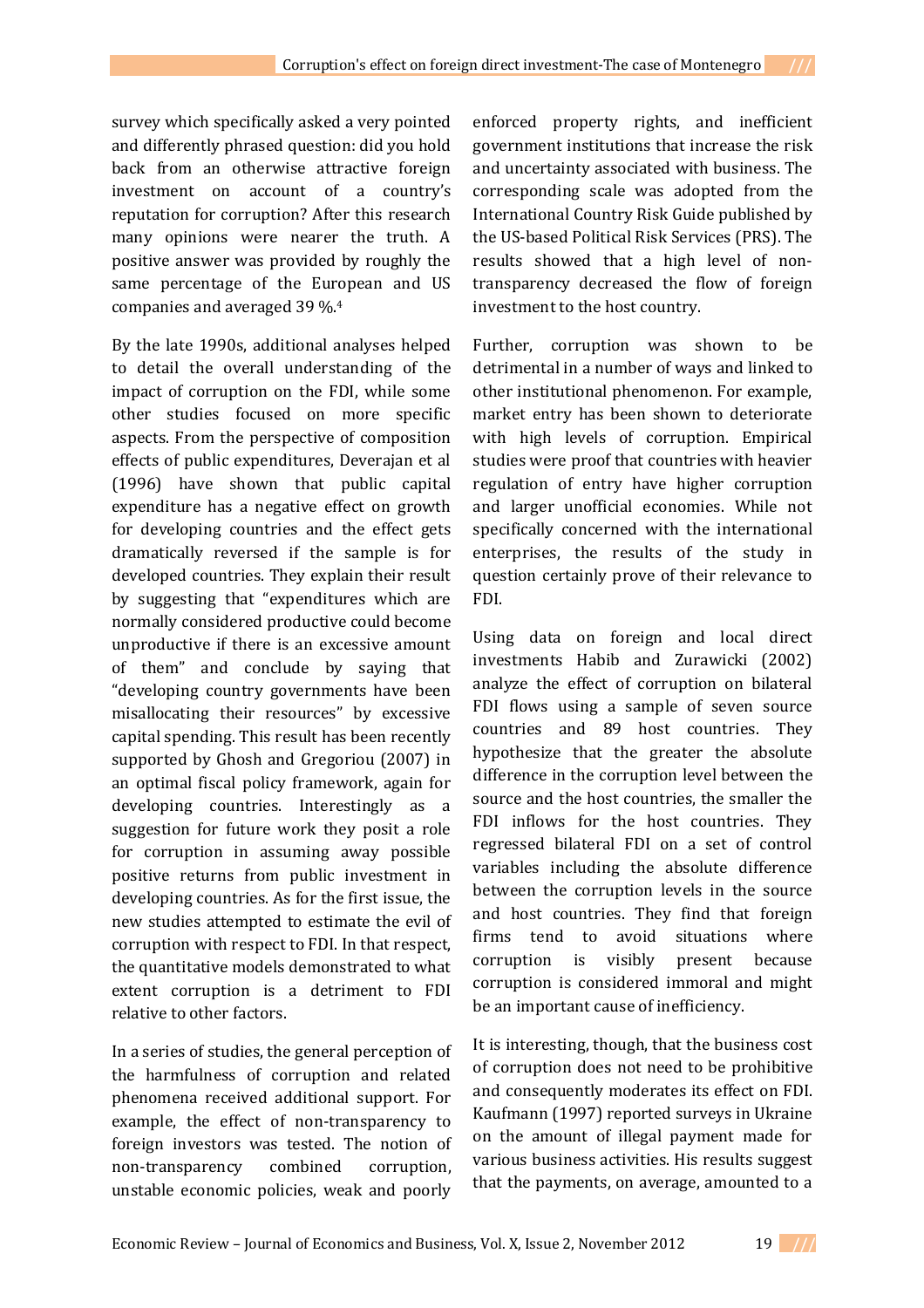small percent of total sales. If this is true of most situations then corruption may not be a major deterrent for FDI. Showing the evil of corruption in relative terms (for example, compared to taxing profits) has been a useful method to show the role of various factors affecting FDI. This approach has been pioneered by the World Bank since 1991.<sup>5</sup>

All these studies use a cross-sectional methodology to test the relationship between corruption levels and FDI inflows, and ignore the fact that corruption is a complex phenomenon. Corruption is correlated with many other characteristics of the host country such as the quality of institutions, lack of competition, and cultural values. Also, there may be time-invariant unobserved effects that vary across countries and are correlated with corruption. Obviously, failing to hold all these factors constant, the estimated effects may be biased in either direction. These studies also have ignored the fact that corruption is not necessarily an independent variable. In particular, the level of corruption may be affected by other variables in the host country as the level of development, level of FDI inflows, quality of institutions and cultural values.

## **2.3. Consequences of corruption**

Persistent myths refer to corruption as the second best solution in view of inefficient government regulation or to its role as "the grease in the wheels of commerce". Some of the authors present and then demolish arguments about efficiency of corruption's deals. Kaufmann (1998) lays to rest the "grease" argument: while corruption can make one transaction easier, it gives rise to a demand for more corruption - almost like adding sand to the machine, which will then require more grease.

We can say with some certainty that corruption is not good for economic growth and for economic development. It is quite possible that countries marked with bureaucratic corruption (not the efficiency of the allocation process, such as East European countries), witnessed a rapid fall of foreign direct investment because of a high level of corruption.<sup>6</sup>

Corruption changes prices and, hence, the equilibrium due to shifts in the supply and demand of public services. Corruption introduces distortions in factor markets. While corruption affects the whole economy, it seems to target the poor. First, consistent with current research which points to benefits for the poor from economic growth, corruption hurts the poor by lowering an economy's growth rate. Second, corruption introduces costs and benefits that create a bias against the poor. Third, corruption can be causally linked to the worsening of income distribution.

A high level of corruption is trying to demolish the whole world economy, inflow of cash, industry, increase inflation by delivering high prices because of "return of corruption costs", lack of cash for workers, decline in working spirit, morale and good will for individuals. Because of all these bad things linked with corruption, all of us have to fight this social disease.

#### **3. RESEARCH METHODOLOGY**

#### **3.1. Sample and data collection**

As a technique for collecting data the questionnaire was specifically constructed for this research. The questionnaire is classic, explorative, and combined with simple questions. Contact was collateral and the collected data are used for sending the questionnaires via e-mail. They were distributed to public institutions, private companies, students and citizens in general.

This questionnaire included eleven questions; five of them were personal questions about gender, age, marriage status, level of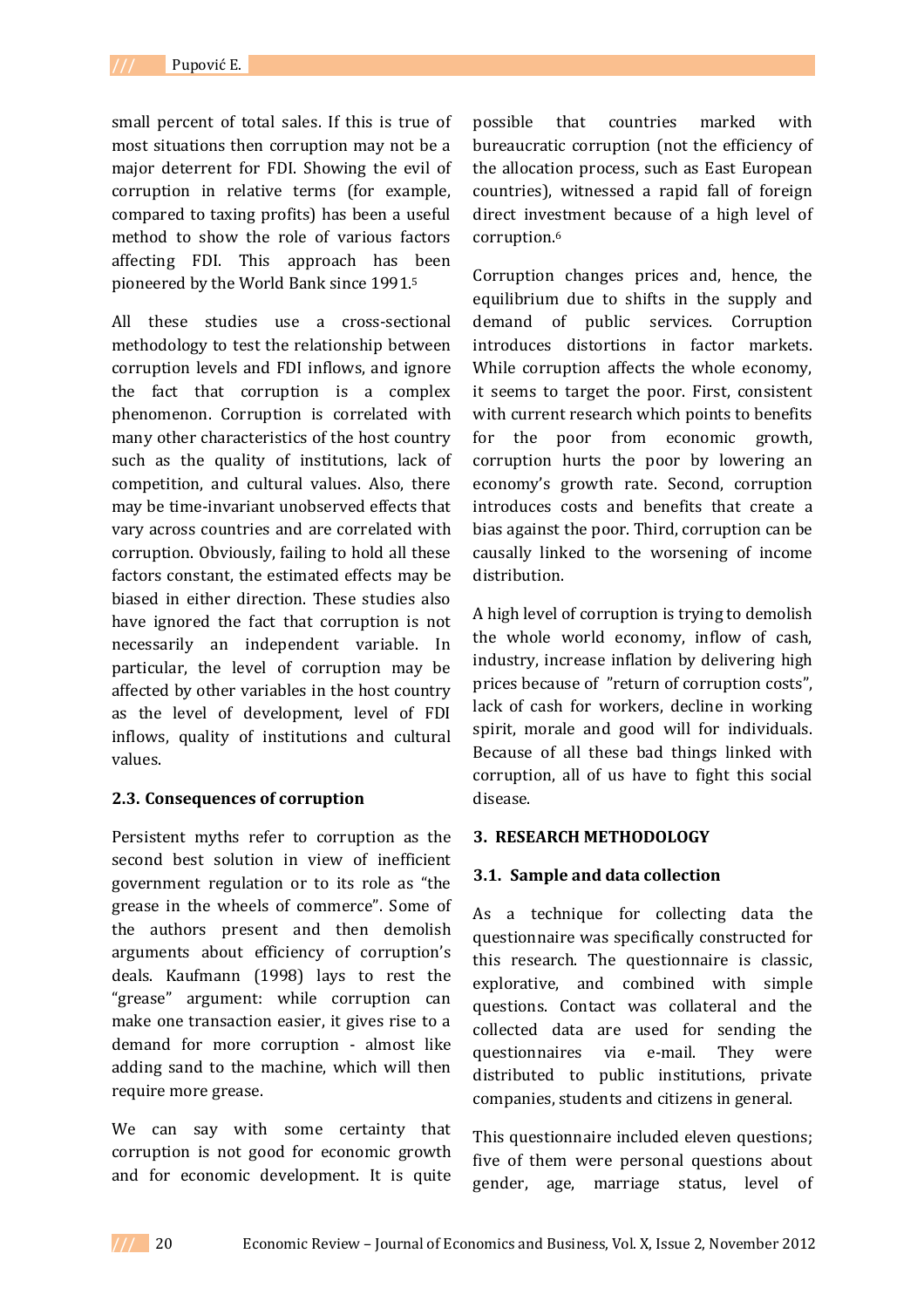education, employment status, etc. The study was conducted in the second quarter of the current year (2012). So, the first five questions were common.

The results of the personal information came as follows:

As expected, men's participation was 90.02%; women's 9.98%, less than the percentage targeted.

The age category 36-43 had the most respondents (37.40%); followed by the category 26-35 (35.6%); then came the category 46-55 (16.06%); then, the category 16-25 (7.32%); and finally, the category above 55 years of age (0.7%).

Most of the respondents were married (62.20%); then, singles (33.13%); then, divorcees (3.25%); and finally the widowed  $(1.42\%)$ .

The respondents' educational level displayed a link between participation in the questionnaire and access to computers and the Internet. So, the category of educated persons came first and foremost. The proportion of those with university degrees and higher was the highest (44.44%); followed by those in higher education (38.27%); then those with high school degrees (13.99%); then those with a pre-high school education (3.92%).

The category of profession/specialty/craft represented the structure of this society. Public sector (or government) employees came first (43.12%); then private sector employees (23.48%); then retirees and the unemployed (16.19%), which is close to the unemployment rate.

The remaining six questions were related to the concept of corruption and the responses received will be discussed in this paper. The questionnaire was directed to a sample of 600 individuals of Budva using convenience sampling method. The study was conducted in the second quarter of the current year (2012). Potential respondents received the questionnaire and gave it back after about 10 minutes. A total of 354 participants completed the questionnaire, which corresponds to an impressively high response rate of 59.5%.

The sixth question in the questionnaire was about individual's opinion whether they think there are elements of corruption in their environment. A number of 57% of subjects gave a negative answer, 36% said there might be but they do not know anything about it or they do not have personal experience, while only 7% gave a positive answer. The seventh question was related to whether participants know what corruption is, and 256 (or 73%) respondents answered that corruption is bribery, 85 (24%) answered that corruption is misuse of entrusted power while the smallest number, 13 (3%) of respondents answered that they do not know the definition of corruption. The eighth question was about participants' intention to invest money or capital to corrupted area, and 91% (323 persons) answered that they would not invest in a corrupted state because of high risk return of investment. A lot of them answered "no risk-no gain" (5% or 19 participants) and the rest (4% or 12 individuals) answered that they first thought about investing in a corrupt area, so they are on margins (maybe yesmaybe no). These three issues are considered to be of crucial importance for the study (Figure 3.1.).

The last three questions are related to respondents' experience. When asked whether the respondent was in a position to offer a bribe, 54% said they had never been in that situation, 25% did not answer and the lowest percentage (21) was for those who are offered coffee or a similar courtesy for the service, but not in the sense of bribery. The next question was related to the respondents' views of fighting corruption. Nearly two thirds (70% of respondents) answered that this is a

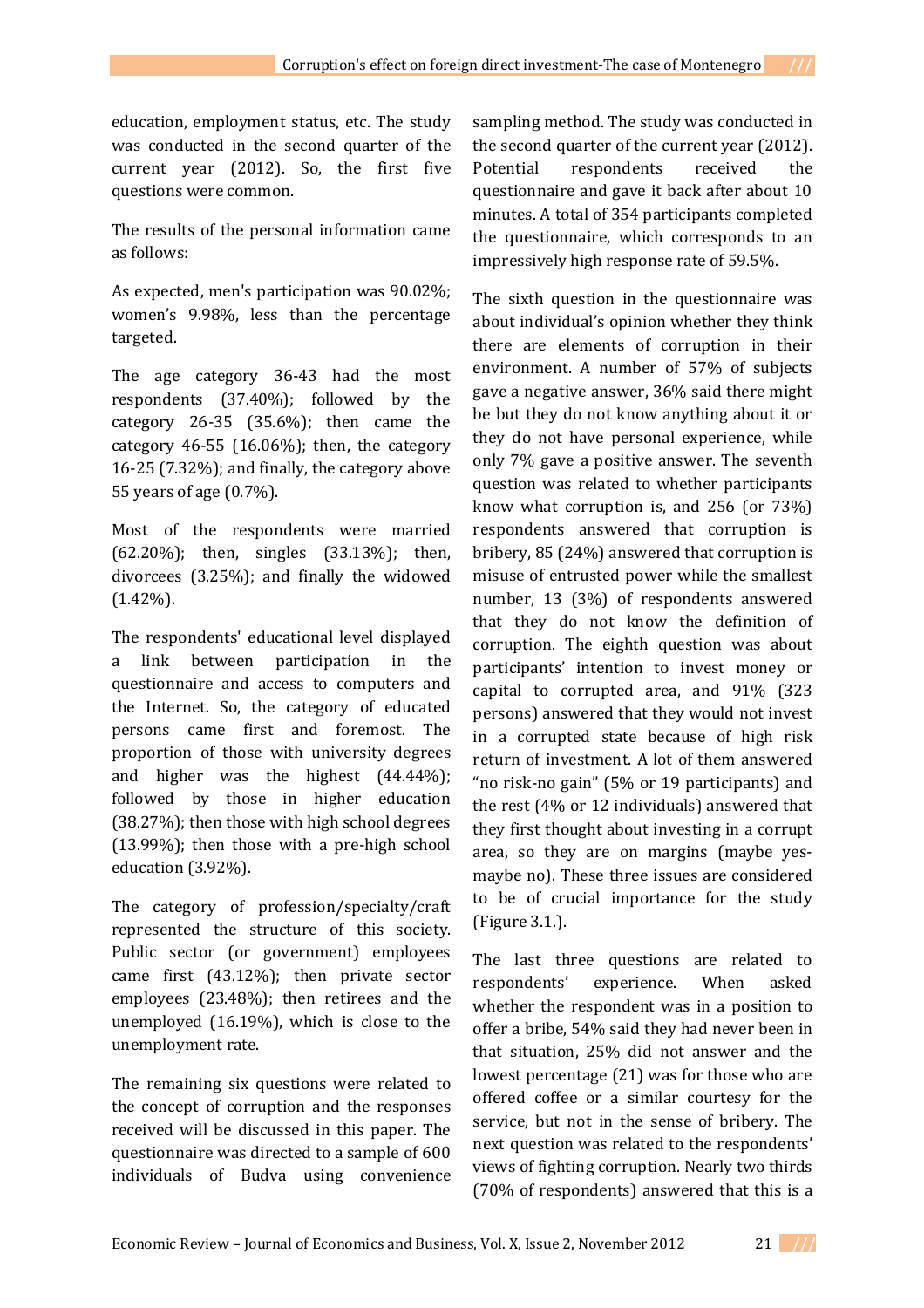matter of political will, only 10% responded that the prevention of corruption is the main condition for entry into the European Union, while 20% blamed poor institutions.



Figure 3.1. Sample characteristics *Source: Author's own research.*

The last question of this survey was clear: "Do you believe that corruption can be eradicated with an institutional model, or it requires systemic change like strengthening the protection of rights?" Small percentage does not believe in the rule of law (cca. 10%), 87% would promote the concept of institutional convergence in order to reduce corruption, while 3% responded that corruption is a part of the system (weak institutions).

The survey was conducted by questioning the respondents about corruption and experience with corruption as well as how to combat this phenomenon. It is important to underline there is no tendency for investing capital in a corrupt area, which supports the hypothesis that corruption reduces foreign direct investment.

## **3.2. Research hypotheses**

Starting from the theoretical bases, research topic, and established aims, as well as from the previous and current empirical research results, the following hypotheses are formulated:

- H1 H6: Corruption and non-market rules have a negative impact on inflow of Foreign Direct Investment. These nonmarket rules are: spread and amount of corruption in public and private business (H1), likeliness to demand special and illegal payments in high and low levels of government (H2), lack of qualitative industrial products (H3), increase of netexports (H4), decrease of government spending (H5) and increase of gross domestic production GDP (H6).
- H7: Corruption consciousness about the consequences of corruption has a positive effect on individuals' behavior about the negative effect of corruption's on Foreign Direct Investment.

## **3.3. Measurement instrument**

Empirical evidence around the world shows that corruption reduces FDI. The results of the research in Montenegro bring us the same conclusion.

Selected for this study is a linear onedimensional model presented by equation:

*Y = f(x) + e,* …………………………...… (1)

*Y* – dependent variable (FDI)

*X* – independent variable (Corruption Perception Index - CPI),

*e* – random variable.

The model for measuring the adverse impact of corruption on economic development of Montenegro have 5 time intervals or periods of observationfive consecutive years, from 2007-2011.

If there is a set of values  $(x_i, y_i)$ variables *X* and *Y* (see Table 3.1), it is possible to write down the model: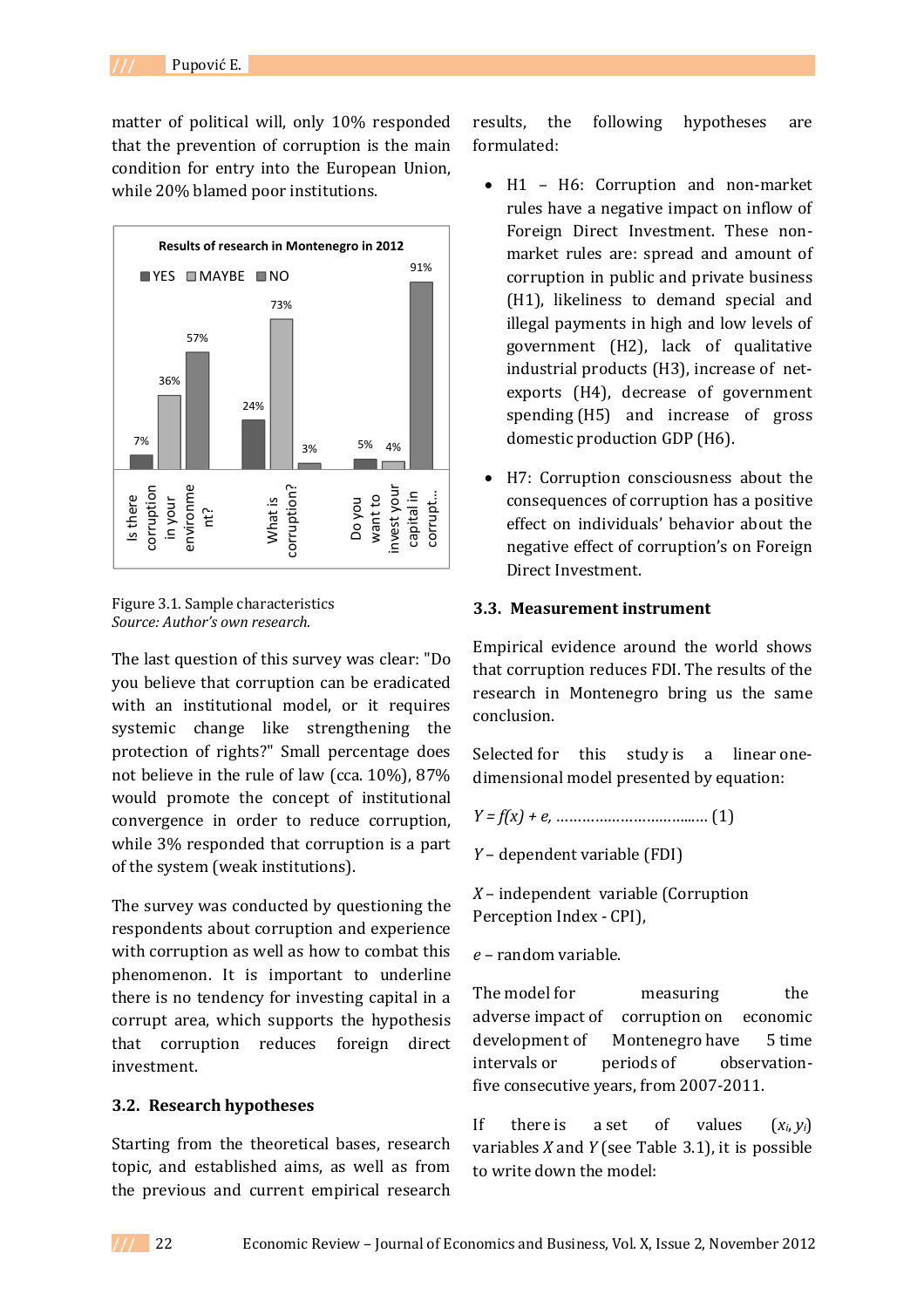*Y<sup>i</sup> = a + bx<sup>i</sup> + ei*, …………………………...… (2)

1. The assumption in the model for 2007 presented in Montenegro<sup>7</sup> was at a similar level as in the year index of the spread of corruption which was CPI = 4 or 3.9. 2. The number of observations is *n* = 5 (for the period from 2007 to 2011).

Table 3.1. Estimation of model parameters for the dependent variable (FDI) and the independent variable (extent of corruption) in the case of Montenegro

| Year   | $FDI \leftrightarrow Y$<br>$(mil \in)$ | $CPI \rightarrow X$<br>Corruption<br>perception<br>index | $Y \cdot X$<br>$(FDI \cdot CPI)$ | CPI <sup>2</sup> |
|--------|----------------------------------------|----------------------------------------------------------|----------------------------------|------------------|
| 2007   | 529                                    | $3.9*$                                                   | 2,063.10                         | 15.21            |
| 2008   | 568                                    | 3.4                                                      | 1,931.20                         | 11.56            |
| 2009   | 910.9                                  | 3.9                                                      | 3,552.51                         | 15.21            |
| 2010   | 542.4                                  | 3.7                                                      | 2,006.88                         | 13.69            |
| 2011   | 389                                    | 4.0                                                      | 1,556.00                         | 16.00            |
| Total: | 2.939.30                               | 18.9                                                     | 11.109.69                        | 71.67            |

*Source: Author's calculations*

Regression function with estimated numerically expressed parameters now has the form:

 $\hat{y} = a + bx$ 

*ŷ =* 587.8 – 0.003*·x*

Data, which were obtained by mathematical formulas, can be found in Table 3.2.

Based on this analysis of processed data, obtained by measurement, we can calculate the coefficient of variation of the dependent variable *Y*.

Table 3.2. Representative model to evaluate the impact of corruption on FDI of Montenegro

| Year   | X (CPI) |          | Y (FDI)  |
|--------|---------|----------|----------|
| 2007   | 3.9     | 587.86   | 529      |
| 2008   | 3.4     | 587.86   | 568      |
| 2009   | 3.9     | 587.86   | 910.9    |
| 2010   | 3.7     | 587.86   | 542.4    |
| 2011   | 4.0     | 587.85   | 389      |
| total: | 18.9    | 2,939.29 | 2,939.30 |

*Source: Author's calculations*

Based on Table 3.2 it is shown that the model for measuring the impact of corruption on Foreign Direct Investment of Montenegro is representative.

### **4. FINDINGS AND DISCUSSION**

Considering capital flows as a general category, which also includes foreign direct investment among others, it can be argued that corruption affects the composition of capital flows in such a way that in turn, the probability of financial crises increases. The mechanism functions as follows: Corruption has a negative impact on FDI. In other words, it distorts the composition of capital flows by reducing the share of foreign direct investment in favor of short-term capital flows, such as bank loans. The second link is the one between this specific composition of capital flows-poor in FDI- and the increased likelihood of currency crises.

Figure 4.1 summarizes this argument. This latter link has been relatively well-researched, and it stands as a clear assertion that the lower the share of FDI within the total capital flows, the higher the likelihood of crises. (Frankel and Rose, 1996; Radelet and Sachs, 1998; Rodrik and Velasco, (1999).

For testing the hypothesis regarding the effect of corruption on the efficiency of investment, we have estimated cross-section regression equations with efficiency of investment (EII) during the period 2007-2011 as the dependent variable and Transparency International's 2011 Corruption Perception Index (CPI) for 10 countries as the independent variable. Annual indexes of perceived corruption have been prepared by the organization Transparency International.

Corruption is seen as having negative effects on an economy, while FDI has been shown to be beneficial. Research combining the variables of FDI and corruption is lacking in transitional economies, partly due to the fact that it is a fairly new area, the lack of information and the diversity among the countries. Also, research on corruption tends

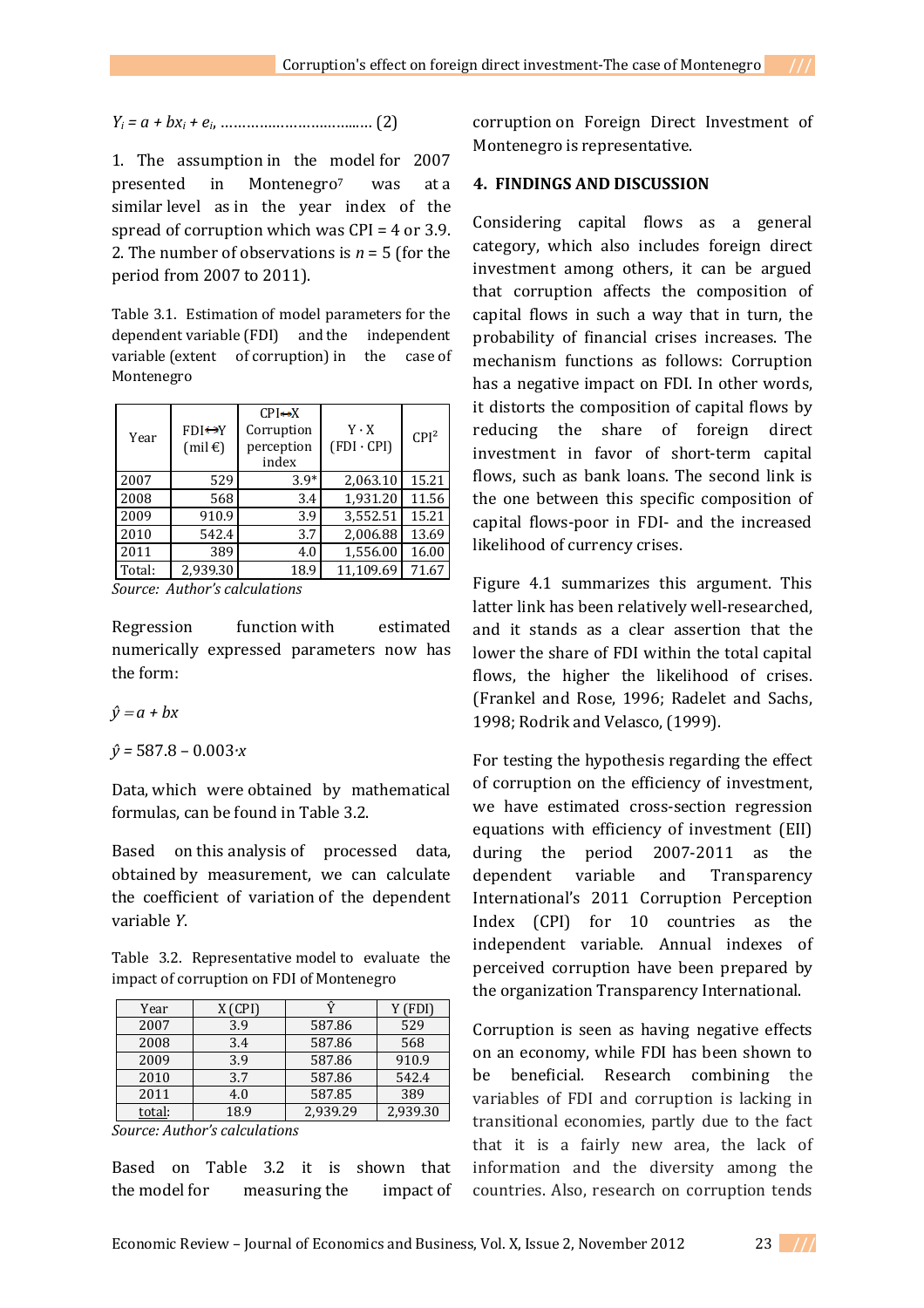to generalize its causes and effects among countries. Although this is helpful when looking at economic impacts, it is less so when examining ways to find solutions.



Figure 4.1. A Basic Sketch of the Link between Corruption, Capital Flows and Financial Crises

Corruption can become very much a part of a country's life and the causes and effects can be seen in its history and society. Since there are different types of corruption, there will also be different solutions.

In a 1995 study on investment and loan risk information, Ades and Di Tella found that an increase of \$4,400 US in per capita income would improve a country's ranking on a corruption index by two points out of ten. They also found that increased competition would lead to an improvement on the corruption scale. These studies show a link between the development of an economy and corruption and they also show that corruption has a strong economic dimension. Paolo Mauro's 1997 study on 67 countries found that if a country could heighten the efficiency of its administration and improve its

corruption score from 4 out of 10 to 6 out 10, the rate of investment would increase by 3% and the growth rate would increase by 0.5%. The study done by Shang-Jin Wei shows that decreasing Singapore's corruption score of 10 to that of Mexico's 3.25, would have the same economic effects of raising the tax rate by 21%. This empirical evidence shows there is a correlation between corruption and growth and between FDI and corruption.

The lowest level of corruption corresponds to an index 10 and the highest level being designated as 0.2. These indices are based on a "poll of polls" compiled by a team of researchers at Göttingen University. The questions asked to selected business people and the local population included spread and amount of corruption in public and private business (H1), likeliness to demand special and illegal payments in high and low levels of government (H2), lack of qualitative industrial products (H3), increase of net-exports (H4), decrease of government spending (H5) and increase of gross domestic production GDP (H6).

Foreign direct investment is the net inflows of investment to acquire a lasting management interest (10% or more of voting stock) in an enterprise operating in an economy other than that of the investor. It is the sum of equity capital, reinvestment of earnings, other long-term capital, and short-term capital as shown in the balance of payments. This series shows net inflows (new investment inflows less disinvestment) in the reporting economy from foreign investors, and is divided by GDP.

Table 4.1. Foreign Direct Investment (% of GDP)

| Country name              | 2007 | 2008   | 2009 | 2010 |
|---------------------------|------|--------|------|------|
| Albania                   | 6.2  | 7.4    | 8.0  | 9.4  |
| Bosnia and<br>Herzegovina | 13.6 | 5.3    | 1.4  | 1.4  |
| <b>Bulgaria</b>           | 31.4 | 19.3   | 7.0  | 4.5  |
| Croatia                   | 8.4  | 8.6    | 4.5  | 0,5  |
| Italy                     | 1.9  | $-0.4$ | 0.8  | 0,5  |
| Kosovo                    | 12.9 | 9.5    | 7.5  | 7.4  |
| Macedonia                 | 8.6  | 6.0    | 3.1  | 3.2  |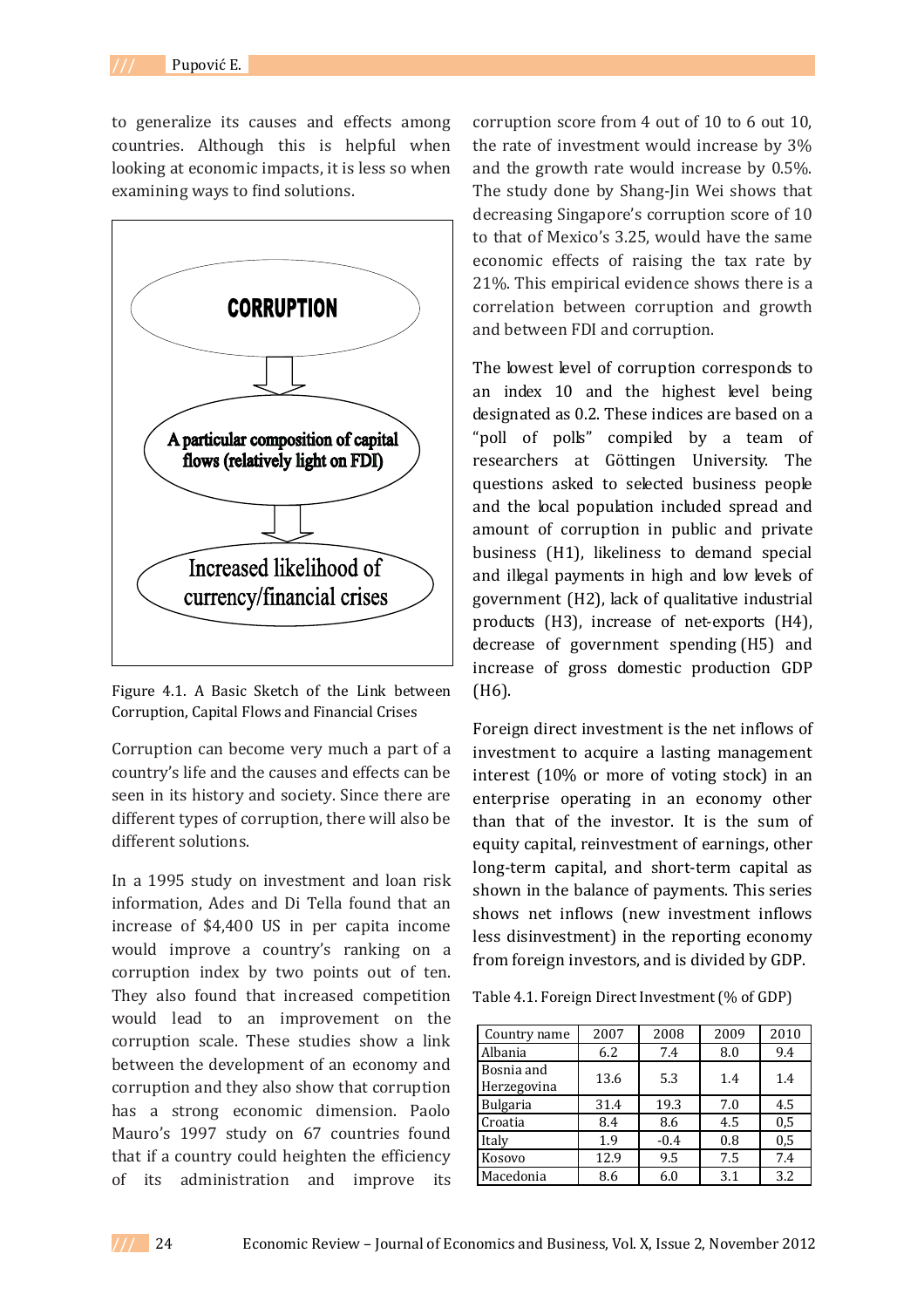| Montenegro       |  | 25.5 | 21.2 | 36.9     | 18.5    |
|------------------|--|------|------|----------|---------|
| Slovenia         |  | 3.2  | 3.5  | $-1.3$   | 0.8     |
| Turkey           |  | 3.4  |      |          | 1.3     |
| World<br>Source: |  | Bank | and  | National | Bankina |

*Statistical data.*

Because of the linkage between inflow of foreign direct investment and level of corruption, the research was made for the same countries about corruption for this period and for 2011 (Table 4.2).

Table 4.2. Level of corruption (CPI) for 10 mentioned countries

| Country name              | 2007   | 2008   | 2009 | 2010 | 2011 |
|---------------------------|--------|--------|------|------|------|
| Albania                   | 2.9    | 3.4    | 3.2  | 3.3  | 3.1  |
| Bosnia and<br>Herzegovina | 2.9    | 3.3    | 3.2  | 3.2  | 3.2  |
| <b>Bulgaria</b>           | 4.1    | 3.6    | 3.8  | 3.6  | 3.3  |
| Croatia                   | 4.1    | 4.4    | 4.1  | 4.1  | 4.0  |
| Italy                     | 5.2    | 4.8    | 4.3  | 3.9  | 3.9  |
| Kosovo                    | $\ast$ | $\ast$ | $*8$ | 2.8  | 2.9  |
| Macedonia                 | 3.3    | 3.6    | 3.8  | 4.1  | 3.9  |
| Montenegro                | 3.3    | 3.4    | 3.9  | 3.7  | 4.0  |
| Slovenia                  | 6.6    | 6.7    | 6.6  | 6.4  | 5.9  |
| Turkey                    | 4.1    | 4.6    | 4.4  | 4.4  | 4.2  |

*Source: Transparency International.*

If we consider data for Montenegro about the flows of FDI for period 2007-20119, and on the other side if we put Montenegro CPI for the same years, and link these two variables to "wheel", we will see that it cannot go "hand by hand".

# **5. CONCLUSION**

This study examines the impact of corruption on foreign direct investment (FDI). First, the level of corruption in the host country is analyzed. Second, the absolute difference in the corruption level between the host and home country is examined. The analysis provides support for the negative impacts of both. The results suggest that foreign investors generally avoid corruption because it is considered wrong and it can create operational inefficiencies.

Studies on FDI have been concerned with how to attract FDI and not with the consequences of FDI. The benefits of FDI are considered to

be confirmed by actual development which "ignores inconclusive academic literature" (Lipsey, 2006). Positive externalities have remained to be publicized by international financial organizations, and FDI has stayed the pillar of the development strategies of the new EU member states (NMS).

Five channels through which positive spillover effects of FDI should benefit the host country (OECD 2003) are the following:

- FDI brings new technology and know-how;
- FDI contributes to the development of companies and their restructuring;
- FDI enhances international trade and integration into the world economy;
- FDI increases competition;
- FDI contributes to the creation of human capital.

In reality, spill-over effects of FDI on economic growth and welfare can differ considerably from the above statements (Mencinger, 2009). They can be positive or negative, both in the short and in the long run. In the case of NMS, the dominance of negative over positive spillover effects can be explained by the specificities of FDI in the period following transition.

Besides others, Foreign Direct Investment is a key indicator for economic growth and development of the country and it reflects the value of total flows of foreign capital delivered within a certain period in the national economy. The dominant current definition of a direct investment entity, prescribed for balance-of payments compilations by the International Monetary Fund (1993), and endorsed by the OECD (1996), avoids the notion of control by the investor in favor of a much vaguer concept. "Direct investment is the category of international investment that reflects the objective of a resident entity in one economy obtaining a lasting interest in an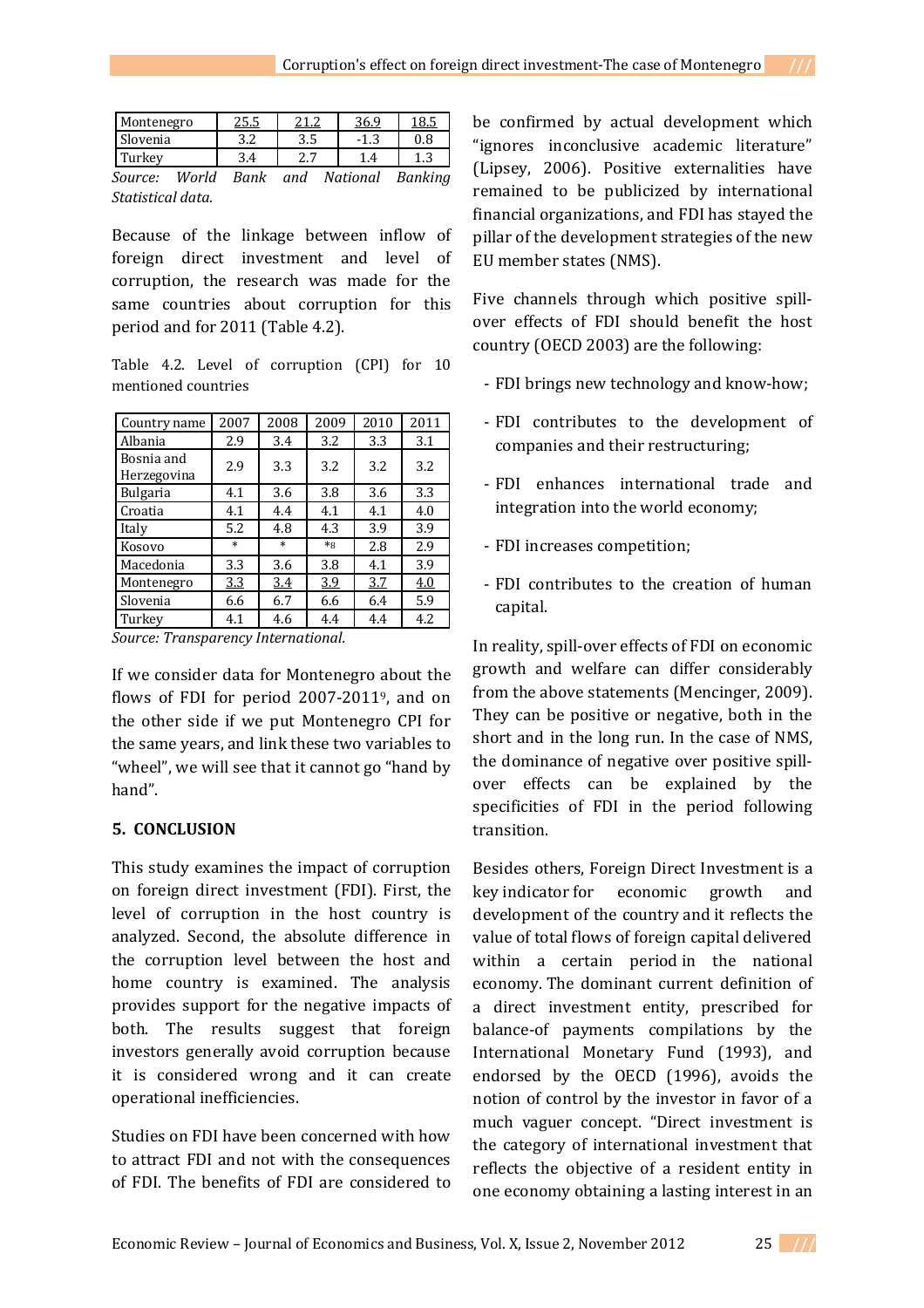enterprise resident in another economy. (The resident entity is the direct investor and the enterprise is the direct investment enterprise).

The lasting interest implies the existence of a long-term relationship between the direct investor and the enterprise and a significant degree of influence by the investor on the management of the enterprise" (IMF,1993, p 86).

For small and medium sized companies, FDI represents an opportunity to become more actively involved in international business activities. Proponents of foreign investment point out that the exchange of investment flows benefits both the home country (the country from which the investment originates) and the host country (the destination of the investment). Opponents of FDI note that multinational conglomerates are able to wield great power over smaller and weaker economies and can drive out much local competition. The truth lies somewhere in the middle.

The empirical evidence provided in the study suggests that corruption decreases some investment and reduces its positive effect on economic growth. In other words, only the countries with lower corruption can enjoy the efficient return on investment such that it raises growth. But in highly corrupt countries, the returns from investment are reduced by the corrupt agents in the economy and hence foreign direct investment fails to generate higher growth. In addition to its direct negative impact and indirect impact through reducing the returns to foreign investment, corruption has another indirect negative effect on growth through reducing private investment. These results suggest that the policies to deter corruption and to increase the efficiency of foreign direct investment could give very positive impulses to the economic growth. Based on these insights, we view our analysis as a promising step towards

understanding an issue that dominates the international development arena.

Admittedly, much more research is required in this field. Yet, the initial results from this

paper are suggestive of the areas that reformers need to address primarily if their aim is to make progress in attracting more foreign direct investment to their countries by combating corruption.

### **REFERENCES**

### **Journal article (printed journal article)**

- 1. Agosin, M. and Machado, R. (2005) Foreign investment in developing countries: does it crowd in domestic investment ? *Oxford development studies, Taylor and Francis Journals,*  Vol. 33(2), pp. 149-162.
- 2. Aidt, T. S. (2003) Economic Analysis of Corruption: A Survey. *The Economic Journal*. Vol.113, pp. 632–652.
- 3. Al-Sadig, A (2009) The effects of corruption on FDI inflows. Cato Journal. Volume 29, No. 2, pp. 270-283.
- 4. Arvind, K. J. (2011) Corruption: Theory, Evidence and Policy. *CESifo Dice Report 2,* Forum Concordia University, Montreal, pp. 5-8.
- 5. Chakrabarti, A. (2001). The Determinants of Foreign Direct Investment: Sensitivity Analyses of Cross-Country. Regressions. Kyklos, Vol. 54, Issue 1, pages 89-113.
- 6. Control Risks and Simmons & Simmons, (2006), *International Business Attitudes to Corruption: Survey 2006.* Control Risks and Simmons & Simmons.
- 7. Egger, P., and Winner, H. (2005) Evidence on Corruption as an Incentive for Foreign Direct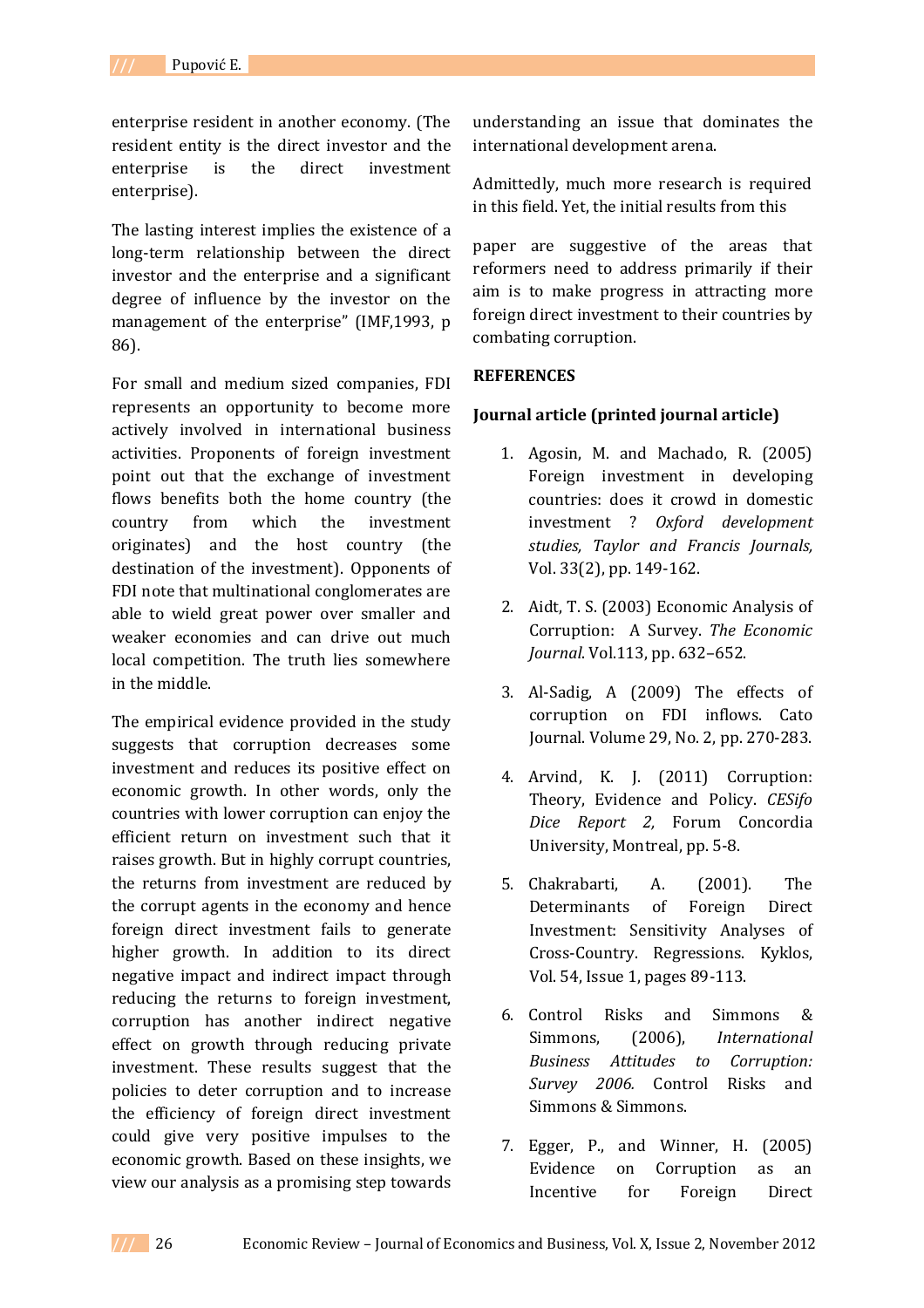Investment. *European Journal of Political Economy*. Volume 21, pp. 932–952.

- 8. Ghosh, S., and Gregoriou, A. (2008) The Composition of Government Spending and Growth: Is Current or Capital Spending Better? *Oxford Economic Papers*. Vol. 60, pp. 484-516.
- 9. Gupta, S., Clements, B., Baldacci, E. and Mulas-Granados, C. (2005) Fiscal Policy, Expenditure Composition, and Growth in Low-Income Countries. *Journal of International Money and Finance*. Vol. 24, pp.441 – 463.
- 10. Habib, M. and Zurawicki, L. (2002) Corruption and Foreign Direct Investment. *Journal of International Business Studies*. Vol. 33, No. 2 (2nd Qtr., 2002), pp. 291-307.
- 11. Hakkala, K. N., P.-J. Norb¨ack and H. Svaleryd, (2008), Asymmetric Effects of Corruption on FDI: Evidence from Swedish Multinational Firms. The Review of Economics and Statistics, Vol. 90, pp. 627-642.
- 12. Horvat, J., Marković, S. and Šegota, A. (2009) *The use of statistics in economics, University of Rijeka*. Vol. 2, pp. 115-132.
- 13. Devarajan, S., Swaroop, V. and Zou, H. (1996) The Composition of Public Expenditure and Economic Growth. *Journal of Monetary Economics*. Vol. 37, pp. 313–344.
- 14. Mauro, P. (1995) Corruption and growth. *The Quarterly Journal of Economics*. Vol. CX, Issue 3, 110, pp. 681-712.
- 15. Mauro, P. (1998) Corruption and Composition of Government Expenditure. *Journal of Public Economics*. Vol.69, pp. 263–279.
- 16. Rose Ackerman, S. (1996) The political economy of corruptioncauses and consequences. *Public Policy for the private sector*. Note No 74, World Bank.
- 17. Shleifer, A., and Vishny, R. W. (1993) Corruption. *Quarterly Journal of Economics*. Vol. 108, pp. 599–618.
- 18. Shleifer, A. (1998) The Grabbing Hand, Government Pathologies and Their Cures. *Cambridge, MA, Harvard University Press*. 47 (3),pp.555-600.
- 19. Svensson, J. (2005) Eight Questions about Corruption. *Journal of Economic Perspectives*. Vol.3, pp. 19–42.
- 20. Tanzi, V. (1998) Corruption around the world-causes, Consequences, Scope, and Cures. *IMF Staff Papers*. Vol.45, No.4.
- 21. Tanzi, V. and Davoodi, H. (1997) Corruption, public investment and Growth. *IMF Working Paper*. No. WP/97/139.
- 22. Varese, F. (1997) The Transition to the Market and Corruption in Postsocialist Russia. *Political Studies*. Vol. 45, pp. 579–596.

## **Conference Paper:**

- 1. Kendall, T. and Zhou, Y. (2008) The impact of corruption on FDI. *Department of economics, University of Birmingham.* Paper presented to ETSG Conference 2008.
- 2. Pupović E. (2011): Corruption and economic development – the case of Montenegro. In Second International Scientific Conference "Integration of economies". Tuzla, Thursday 8th to Friday 9th December 2011. Tuzla: pp. 25-33.